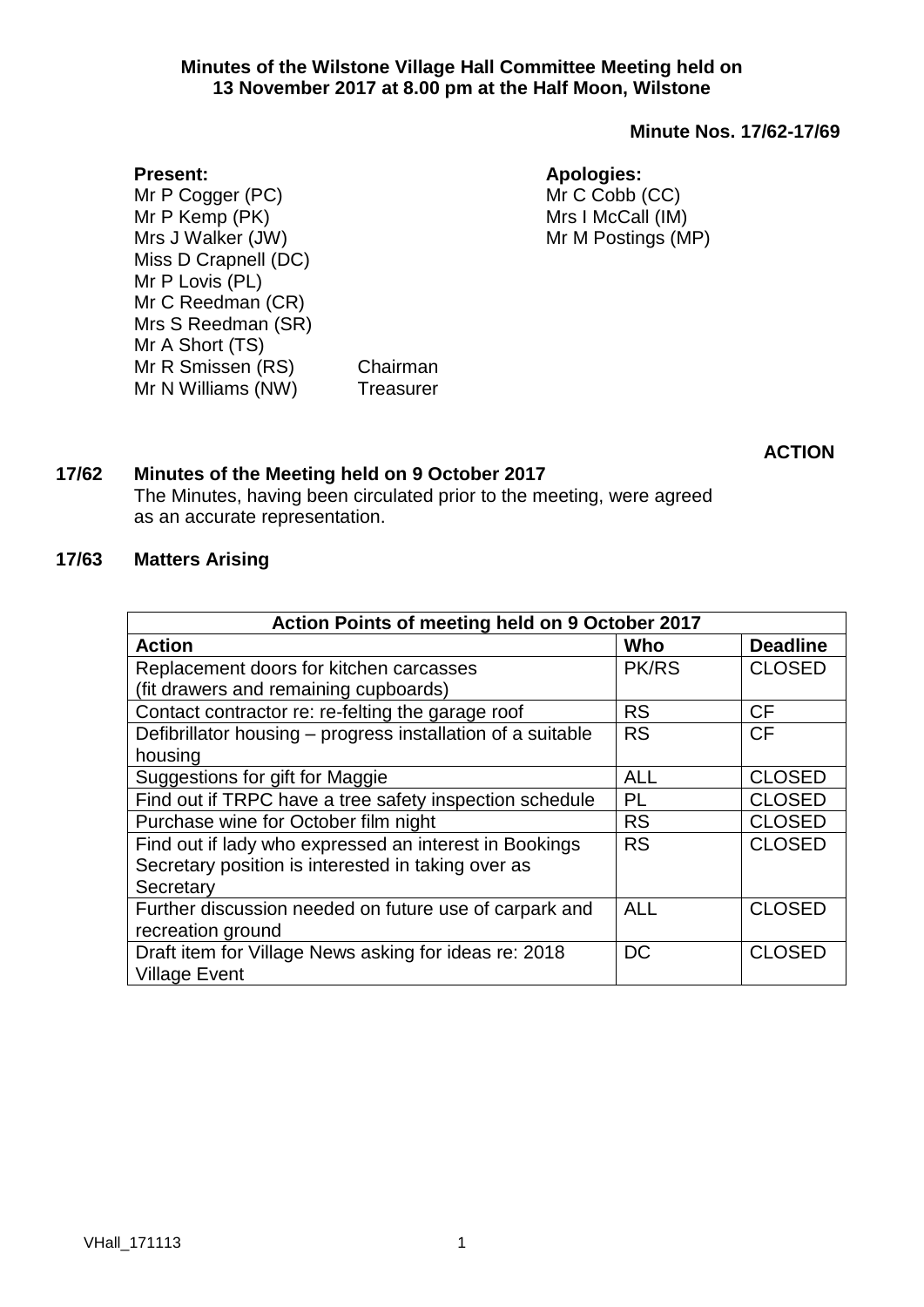## **ACTION**

**RS TS**

Village Hall Lease: RS outlined that TRPC had written to him via email with what is believed to be a copy of the original agreement between TRPC and WVHC. The covering letter (unsigned) asking to clarify a number of points. These documents had been circulated ahead of the WVHC meeting and members had respectively requested that PL not attend for this particular session. A discussion took place regarding the authenticity of the document and the content. Before a response to the letter can be made, the WVHC would need clarification on the area referred to as the "blue area" which is not clearly illustrated on the plan. RS will write to TRPC before the WVHC can respond. In addition TS believes one of the original names contained in the document could perhaps offer some validation. TS said he will try and establish the authenticity via this route.

Village Hall Plans: PL joined the meeting and produced a plan of the hall and adjacent area. The purpose of the plan was to support a discussion on the use of the hall and the possible inclusion of the village shop. Perhaps making a plan for the next 50 years? Discussion points:

- Where could a new shop go?
	- $\circ$  On the side by the play area?
	- o In the position of the current kitchen
- Should the car park be bigger
- Security of the hall whilst the shop is open?
- What would happen to bookings /events whilst during a building programme?
- Does the hall need to be bigger?
- TRPC will need to give their permission?
- Could/Should the stage be removed?
- Could there be doors along the whole wall facing the rec?
- Would the community support changes?

TS mentioned that Dacorum had posted on the web a proposal for 30 to 40 homes on land surrounding the allotments and which mentioned an open space and amenities.

All agreed that perhaps there could be some support on offer (financial or other) as any changes to the hall would involve a significant capital expenditure. For the next meeting, all would bring at least one idea for a modern village hall incorporating a community shop.

**All**

**RS**

Defibrillator housing: In response to TRPC being willing to fund up to £500 for the defibrillator housing. RS had contacted East of England Ambulance Service on how to register an outside defib housing. RS had also found a supplier of a defib2 housing at a cost of circa £550 inc VAT but was trying to negotiate a further 5% before ordering.

Parish trees safety check: PL confirmed TRPC do have one in place.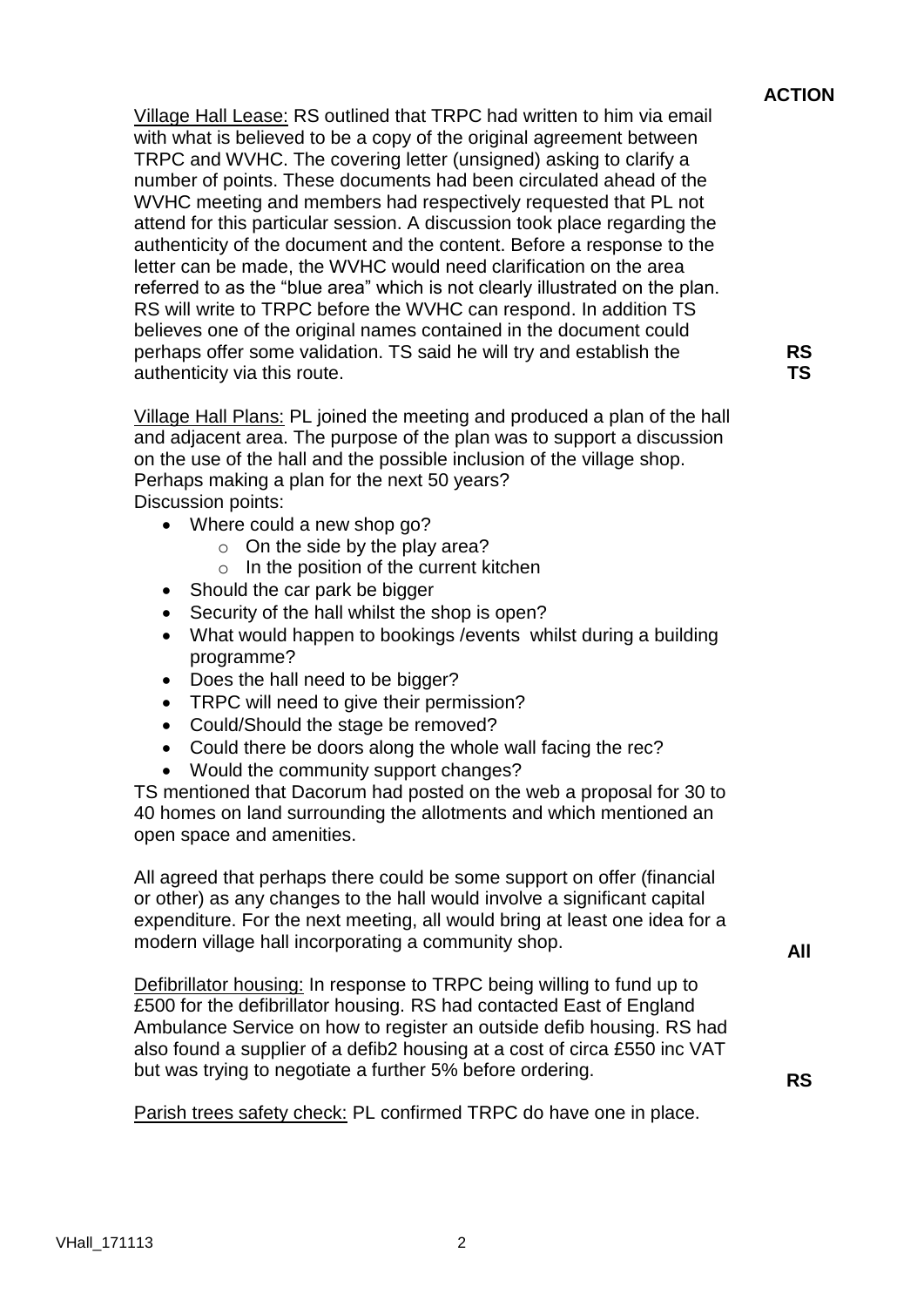**ALL**

#### **17/64 Treasurer's Report**

Figures carried over from the previous report.

| <b>Balances</b>     | 20 November 2017<br>£ |                               |
|---------------------|-----------------------|-------------------------------|
| Current             | 862.93                |                               |
| Deposit             | 19,159.27             |                               |
| <b>Money Market</b> | 7,000.00              |                               |
| Petty cash          |                       | 1245.33 includes £410.00 Film |
|                     |                       | Night1 ticket cash            |
| Awaiting paying in  | 0.00                  |                               |
|                     | 28,267.53             |                               |
| Outstanding bills   | 0.00                  |                               |
| Unpaid cheques      | 0.00                  |                               |
| <b>Total funds</b>  | 28,267.53             |                               |

### **17/65 Website**

Nothing to report.

### **17/66 Future Events**

**Film Nights** – 17 November, 15 December, 19 January, 16 February, 16 March. The next two films are: *Hidden Figures* and *La La Land*. Looking for an additional date in April to show Paddington Bear. Any help setting up the hall on film nights will be gratefully received.

**Barn Dance** – will take place in February. There will not be a bar and tickets will be limited to 60.

**Village Event 2018** – DC reported minimal feedback following an article in the Village News looking for ideas.

- **17/67 Hall Lettings** Hall remains busy.
- **17/68 Any Other Business** There was no AOB.

### **17/69 Date of Next Meeting** The next meetings will be held on Monday 11 December.